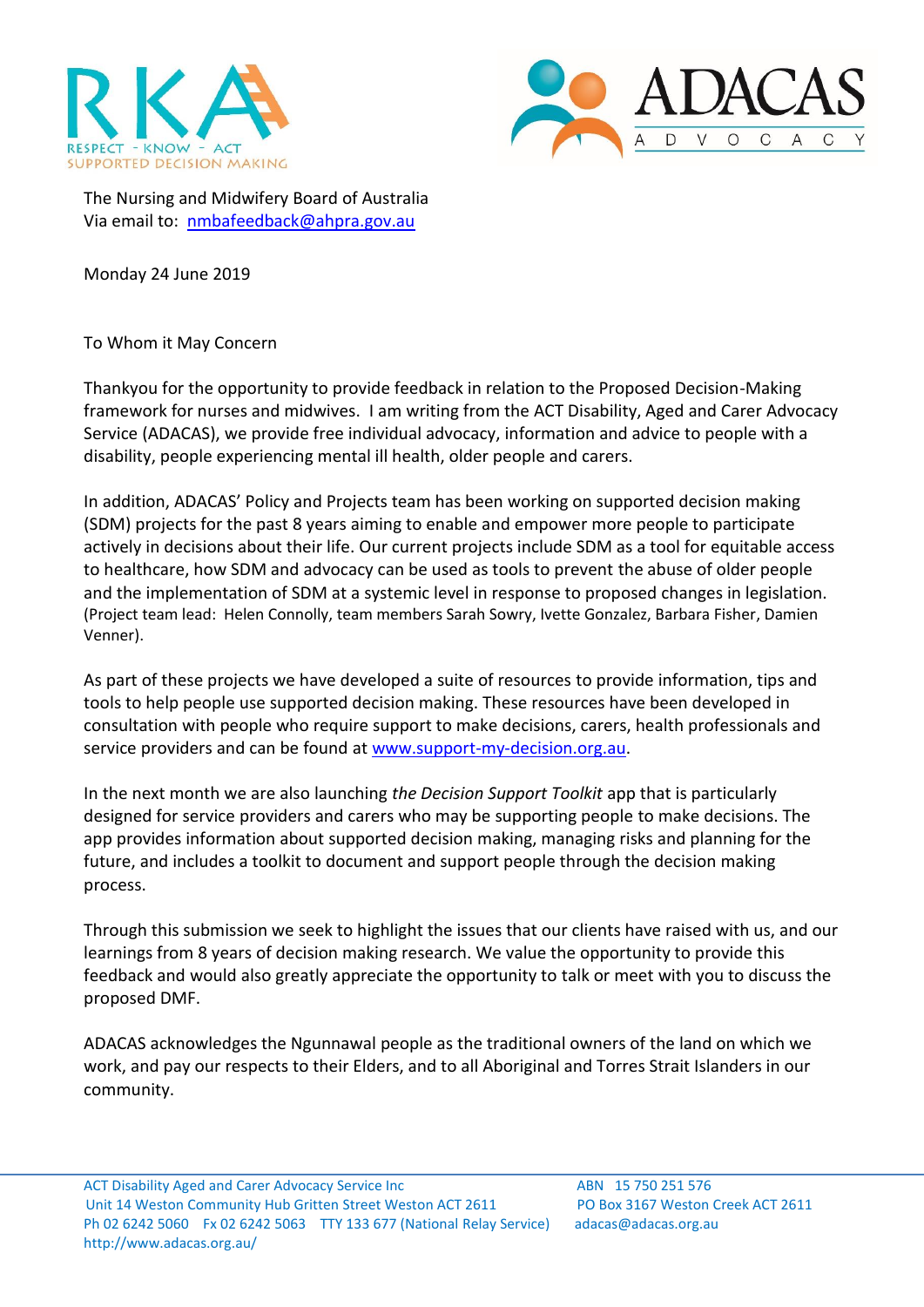## **Principles of Decision Making**

Given ADACAS's focus on supported decision making (SDM) in healthcare we were excited to see the comment on your consultation website: [www.nursingmidwiferyboard.gov.au/News/Current-](http://www.nursingmidwiferyboard.gov.au/News/Current-Consulatations.aspx)[Consulatations.aspx](http://www.nursingmidwiferyboard.gov.au/News/Current-Consulatations.aspx) that the proposed framework is focused on *'strengthening the involvement of the person receiving care in the decision making'*.

The importance of supported decision making (SDM) is highlighted in the United Nations Convention on the Rights of Persons with Disabilities (UNCRPD)<sup>1</sup> and the Australian Law Reform Commission's decision making principles [\(https://www.alrc.gov.au/publications/national-decision](https://www.alrc.gov.au/publications/national-decision-making-principles)[making-principles\)](https://www.alrc.gov.au/publications/national-decision-making-principles). SDM is a way to uphold rights and to enable people to actively participate in decisions about their life and receive equitable access to healthcare.

A key way of further highlighting this commitment would be to include supported decision making and person led decisions in the Principles of Decision Making.

**Recommendation 1**: that the Principles of decision-making be updated to include person-led decisions and supported decision-making.

## **Does the proposed Decision Making Framework adequately include the person/woman receiving care in the decision making?**

It is evident in the proposed DMF that there is a renewed emphasis on partnership and collaboration with the person receiving care. This is a positive inclusion in the DMF however the actions in the DMF appear at present to be more in line with shared decision making principles rather than supported decision making. ADACAS believes that the DMF should instead explicitly articulate an expectation of person-led\* decisions around treatment and care (with support as required). (\*The person referenced being the person receiving the treatment).

For person centred care to fully uphold decision making rights, the person receiving care should lead the decision and determine the support they require to make that decision. The support required may be adapting communication and information to better facilitate understanding, or may involve receiving support from someone in their support network. The person receiving care should lead the decision about the source and means of their support as it may change dependent on the decision being made<sup>2</sup>. For further information, refer to<https://support-my-decision.org.au/>

## **Recommendation 2**: The DMF should be updated to reflect supported decision-making principles.

<sup>1</sup>UN General Assembly, *Convention on the Rights of Persons with Disabilities : resolution / adopted by the General Assembly*, 24 January 2007, A/RES/61/106, available at: [https://www.un.org/development/desa/disabilities/convention-on-the-rights-of-persons](https://www.un.org/development/desa/disabilities/convention-on-the-rights-of-persons-with-disabilities/article-12-equal-recognition-before-the-law.html)[with-disabilities/article-12-equal-recognition-before-the-law.html\)](https://www.un.org/development/desa/disabilities/convention-on-the-rights-of-persons-with-disabilities/article-12-equal-recognition-before-the-law.html) [accessed 24 June 2019]  $2$  Rae, K, and May, F. (2013), Spectrums of Support report, accessed via:

<http://www.adacas.org.au/media/1083/spectrums-of-support-final-20130911.pdf>

 $\overline{a}$